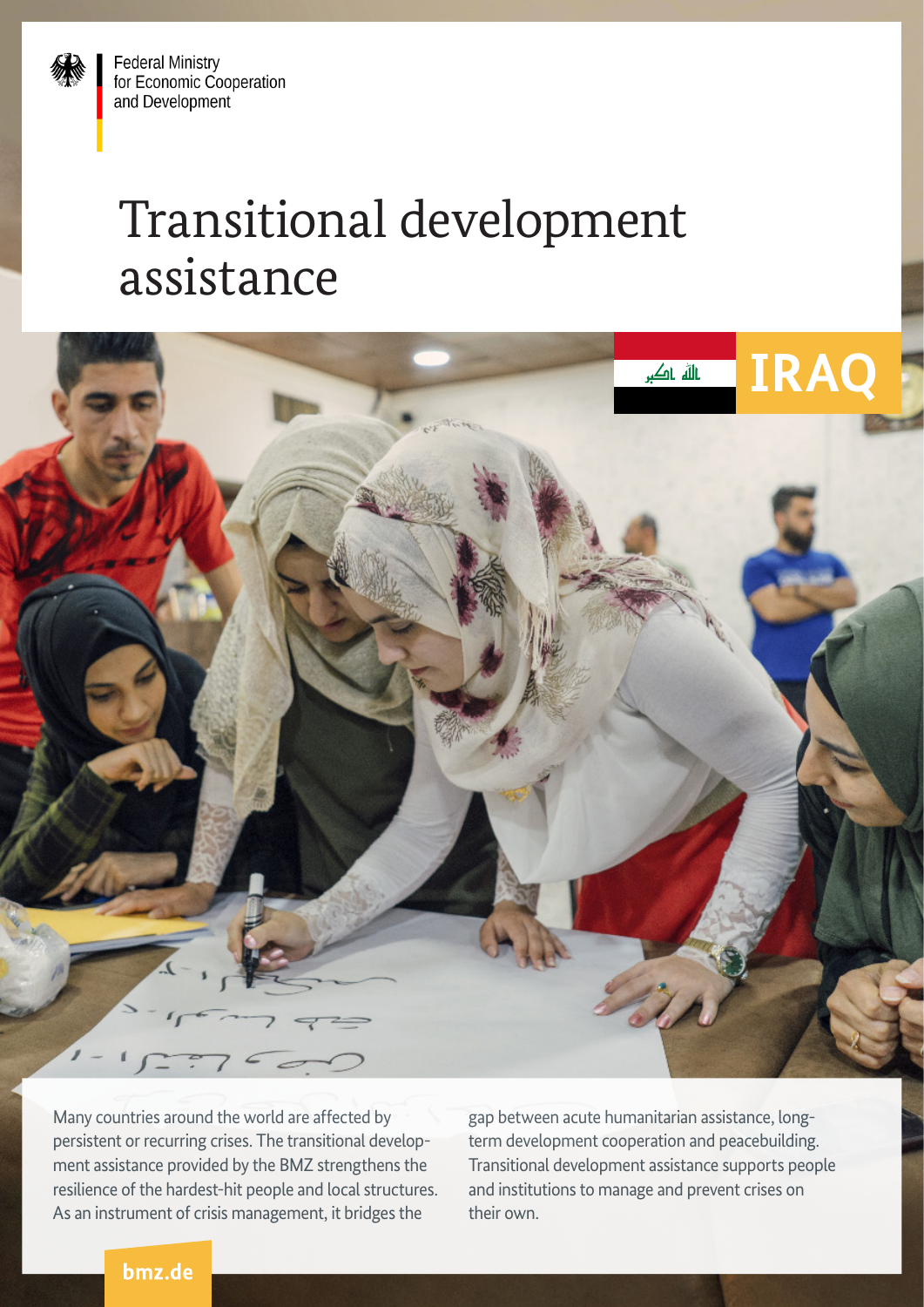ERBIL

Dohuk

 $\lambda$ 

 $M$   $\sqrt{N}$  ossul $\sqrt{N}$  o Erbil

The designations employed and the presentation of material in the maps do not make any statement whatsoever on the status of territories or borders under international or constitutional law. WFP Emergency Dashboard, 2021

**echnisches** Hilfswerk

*TÜRKEI TURKEY*

*SYRIEN SYRIA*

edica mondiale GIZ

*IRAN IRAN*

Deutsche Rotes Kreuz **Maltes Save the Childre** Deutsch Welthungerhilfe ReFAATO/KfW

**SWINEWA** 

**DOHUK** 

Caritas

ReFAATO/KfW

UNICEF/KfW WFP

**Why do internally displaced people** 

**not return?**

HNO, 2021



**Iraq has one of the lowest employment rates worldwide.**

ILO 2019, 2020

#### **250,000 Syrian refugees** are staying in the

nting partn ReFAATO/KfW

predominantly Kurdish provinces Dahuk, Erbil and Sulaymaniyah.

UNHCR, 2019

**1.2 million** 

**Internally displaced people**

**4.9 million Returnees**

IOM, 2021

| 31.3 bn $\epsilon$ Overall |                                         |
|----------------------------|-----------------------------------------|
| 14.6 bn €                  | Housing                                 |
| $2.2$ bn $\epsilon$        | Education                               |
| $2.1 \text{ bn} \in$       | Health                                  |
| 1.9 bn €                   | Agriculture                             |
| 1.2 bn €                   | Water, sanitation and<br>hygiene (WASH) |
|                            |                                         |

World Bank, 2018

Ø  $\frac{U|N}{D|P}$ 



**KFW** 

**R** OXFAM

Save the Children



























| <b>Malteser</b><br><b>International</b><br>Order of Malta Worldwide Relief | medica<br>mondiale |
|----------------------------------------------------------------------------|--------------------|
|                                                                            |                    |



Iraq has a poverty rate of **32%**. It has **risen by almost half** since 2018.

UNICEF, Iraqi Ministry of Planning, World Bank, 2020

The transitional development assistance in Iraq strengthens the resilience of particularly vulnerable groups of the population, including:

\*Individuals can be assigned to several target groups: A child who is also internally displaced is named in these two target groups.

#### **Who** have we reached since 2016?

#### **Who** are our implementing partners?

#### **Protection of families, children and young people**

- Informing 3 million people on preventive measures
- Education despite school closings for 1.2 million children and youth, many in refugee and IDP camps
- Protection gear for 300,000 children to improve water, sanitation and hygiene conditions (WASH)

\*Implementing partner: UNICEF/KfW

#### ERBIL **IMPLEMENTING PARTNERS**

unicef

- Building 5 additional hospitals with 100 beds each of which 52 are intensive care beds
- Short-term treatment of 9,000 Covid-19 patients
- Long-term relief for the health care system of 7,000 regular patients

bmz.de

KIRKUK SULAYMANIYAH UNDP/KfW UNICEF/KfW UNDP/KfW UNICEF/KfW WFP UNICEF/KfW  $\mathbf{Z}$ arche noV arche noVa UNOPS/KfW Arbeite **rheiter-**WFP SALAH AL-DIN nariter-Bun amariter-UNICEF/KfW GIZ DIYALA . Bund **Norwegi** arche noVa Refuge Arbeite orwegian riter-Bun Council/KfW fugee  $\blacktriangle$ **uncil/KfW** UNICEF/KfW Carita terre des homme **AM**BAGHDAD WFP  $x$ fam  $Internation$ Ramadi Rescu ReFAATO/KfW ave the AX Committe hildren WASSIT -**Norwegia** eutsche ANBAR • Oxfam UNICEF/KfW **Velthunge** Refugee WFP Council/KfW BABYLON hilfe terre des homme UNICEF/KfW KERBALA Δ QADISSIYA UNICEF/KfW - MISSAN NAJAF <mark>WFP</mark> → THI QAR UNICEF/KfW BASRA **WFP** *SAUDI ARABIEN SAUDI ARABIA* ReFAATO/KfW MUTHANNA *KUWAIT KUWAIT* UN organisations **Blue text** *SYRIEN* Camps for internally displaced people Deutsche Gesellschaft für Internationale Zusammenarbeit Refugee camp Red text GmbH Territories liberated from the IS Non-governmental organisations Green text As of 2019 **SALAH AL-DIN** Reconstruction Fund for Areas **Black text** Province NAJAF Affected by Terrorist Operations (ReFAATO) **CAPITAL**  $\bullet$ Some projects of UNICEF, UNDP, UNOPS, NRC and ReFAATO are commissioned via the KfW Large city UNHCR, 2020 Ramadi Development Bank.

| 3.4 <sub>m</sub> | Children                                   |
|------------------|--------------------------------------------|
| 276,000          | Young people                               |
| 165,000          | Refugees                                   |
| 986.000          | Internally displaced people                |
| 2.9 <sub>m</sub> | Members of host communities                |
| <b>234.000</b>   | Returnees                                  |
| 22.000           | People with disabilities or<br>impairments |



#### **What** have we achieved since 2016?

**Voices**

## **Poverty**

### **Employment**

#### **Displacement**

#### **Destruction**

**Covid-19**

**8.1 m** 

people have improved **and sanitation as well as** 

access to clean **water basic hygiene practices (WASH)**.

**2 m** people are making use **services**.

of better access to **health** 

**26.000**

people are improving their **employment opportunities**.

| <b>Total</b> | Women | Youth |
|--------------|-------|-------|
| 41%          | 12%   | 27%   |

# \*Share of budget attributable to each implementing

partner with ongoing projects

Iraq is affected by overlapping crises. Attacks of the IS, poor prospects for youth and insufficient water, electricity and education along with societal tensions contribute to continued insecurity. For the 4.9 million internally displaced people who have already returned, living conditions are precarious. As a result, up

to 1.2 million people are still hesitant to return to their home areas. The Covid-19 pandemic severely affected the economy of the country. Iraq has since been slow to recover from the economic crisis. Transitional development assistance focuses on physical and social reconstruction and strengthens social cohesion in the country. It strengthens people' resilience and local structures. The portfolio comprises 40 ongoing projects with a total budget of around €703 million. Geographically, the work particularly focuses on the provinces of Ninewa and Anbar. **38.8 million**

people are to be reached until 2024.













er i de

 $\sum_{m=1}^{\infty}$ 

**Deutsches** Rotes Krouz



# WFP





UNDP/ KfW **11%** UNICEF/ KfW **14% 703 m €**

Destroyed or damaged house

No employment opportunities

Lack of basic services

No financial resources for return or new start

Place of origin is unsafe

Better lifelihoods at place of refuge

Torn social ties (i.e. trauma, fear of conflicts)

**41%**

**71%**

**62%**

**35%**

**34%**

**17%**

**15%**